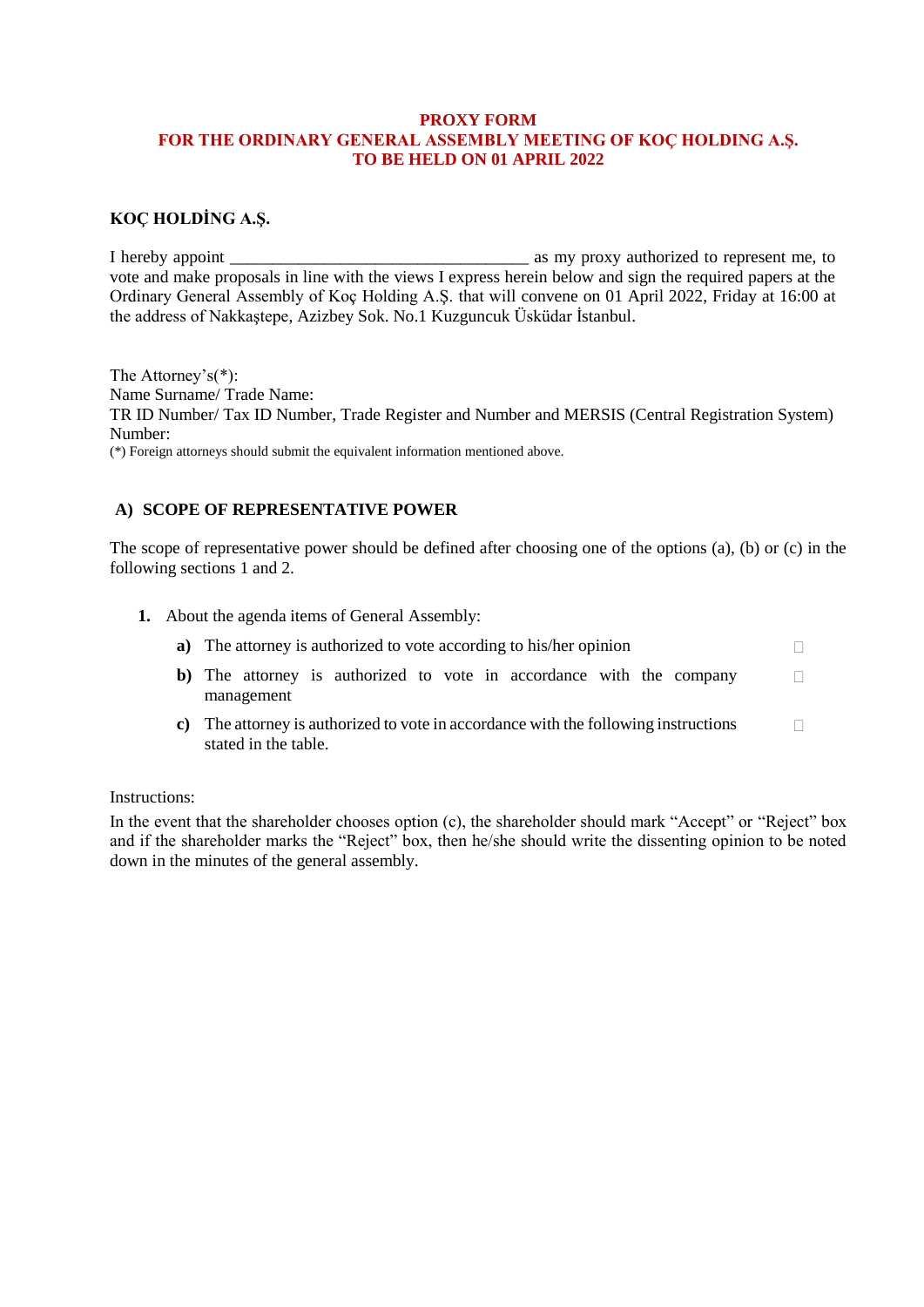| <b>Agenda</b> items                                                                                                                                                                                                                                                                                                                                                                                                                                                                                                            |  | Reject | <b>Dissenting</b><br>Opinion |
|--------------------------------------------------------------------------------------------------------------------------------------------------------------------------------------------------------------------------------------------------------------------------------------------------------------------------------------------------------------------------------------------------------------------------------------------------------------------------------------------------------------------------------|--|--------|------------------------------|
| Opening and election of the Chairman of the Meeting<br>$1-$                                                                                                                                                                                                                                                                                                                                                                                                                                                                    |  |        |                              |
| 2- Presentation for discussion and approval of the Annual Report of the<br>Company prepared by the Board of Directors for the year 2021                                                                                                                                                                                                                                                                                                                                                                                        |  |        |                              |
| Presentation of the summary of the Independent Audit Report for the<br>$3 -$<br>year 2021                                                                                                                                                                                                                                                                                                                                                                                                                                      |  |        |                              |
| Presentation, discussion and approval of the Financial Statements of<br>4-<br>the Company for the year 2021                                                                                                                                                                                                                                                                                                                                                                                                                    |  |        |                              |
| 5- Release of each member of the Board of Directors from their liability<br>for the Company's activities for the year 2021                                                                                                                                                                                                                                                                                                                                                                                                     |  |        |                              |
| Approval, approval with amendment, or rejection of the Board of<br>$6-$<br>Directors' proposal on the distribution of profits for the year 2021<br>and the distribution date                                                                                                                                                                                                                                                                                                                                                   |  |        |                              |
| Presentation and approval of the share buyback transactions carried<br>$7-$<br>out in accordance with the Board of Directors' resolution                                                                                                                                                                                                                                                                                                                                                                                       |  |        |                              |
| 8- Determining the number of the members of the Board of Directors<br>and their terms of office and election of the members of the Board of<br>Directors in accordance with the newly resolved number and election<br>of the Independent Board Members                                                                                                                                                                                                                                                                         |  |        |                              |
| Presentation to the shareholders and approval by the General<br>9-<br>Assembly of the "Remuneration Policy" for the members of the<br>Board of Directors and the Senior Executives and the payments made<br>on that basis in accordance with the Corporate Governance Principles                                                                                                                                                                                                                                               |  |        |                              |
| 10- Determining the annual gross salaries to be paid to the members of<br>the Board of Directors                                                                                                                                                                                                                                                                                                                                                                                                                               |  |        |                              |
| 11- Approval of the appointment of the Independent Audit Firm as<br>selected by the Board of Directors in accordance with the provisions<br>of the Turkish Commercial Code and the Capital Markets Board<br>regulations                                                                                                                                                                                                                                                                                                        |  |        |                              |
| 12- Presentation of the donations made by the Company in 2021 to the<br>shareholders, and resolution on an upper limit for donations for the<br>year 2022                                                                                                                                                                                                                                                                                                                                                                      |  |        |                              |
| 13- Presentation to the shareholders of the collaterals, pledges, mortgages<br>and sureties granted in favor of third parties in the year 2021 and of<br>any benefits or income thereof in accordance with the Capital<br>Markets Board regulations                                                                                                                                                                                                                                                                            |  |        |                              |
| 14- Authorization of the shareholders that have management control, the<br>members of the Board of Directors, the senior executives and their<br>spouses and relatives related by blood or affinity up to the second<br>degree as per the provisions of articles 395 and 396 of the Turkish<br>Commercial Code and presentation to the shareholders of the<br>transactions carried out thereof in the year 2021 pursuant to the<br>Corporate Governance Communique of the Capital Markets Board<br>15- Wishes and observations |  |        |                              |
|                                                                                                                                                                                                                                                                                                                                                                                                                                                                                                                                |  |        |                              |

No voting on the informative items.